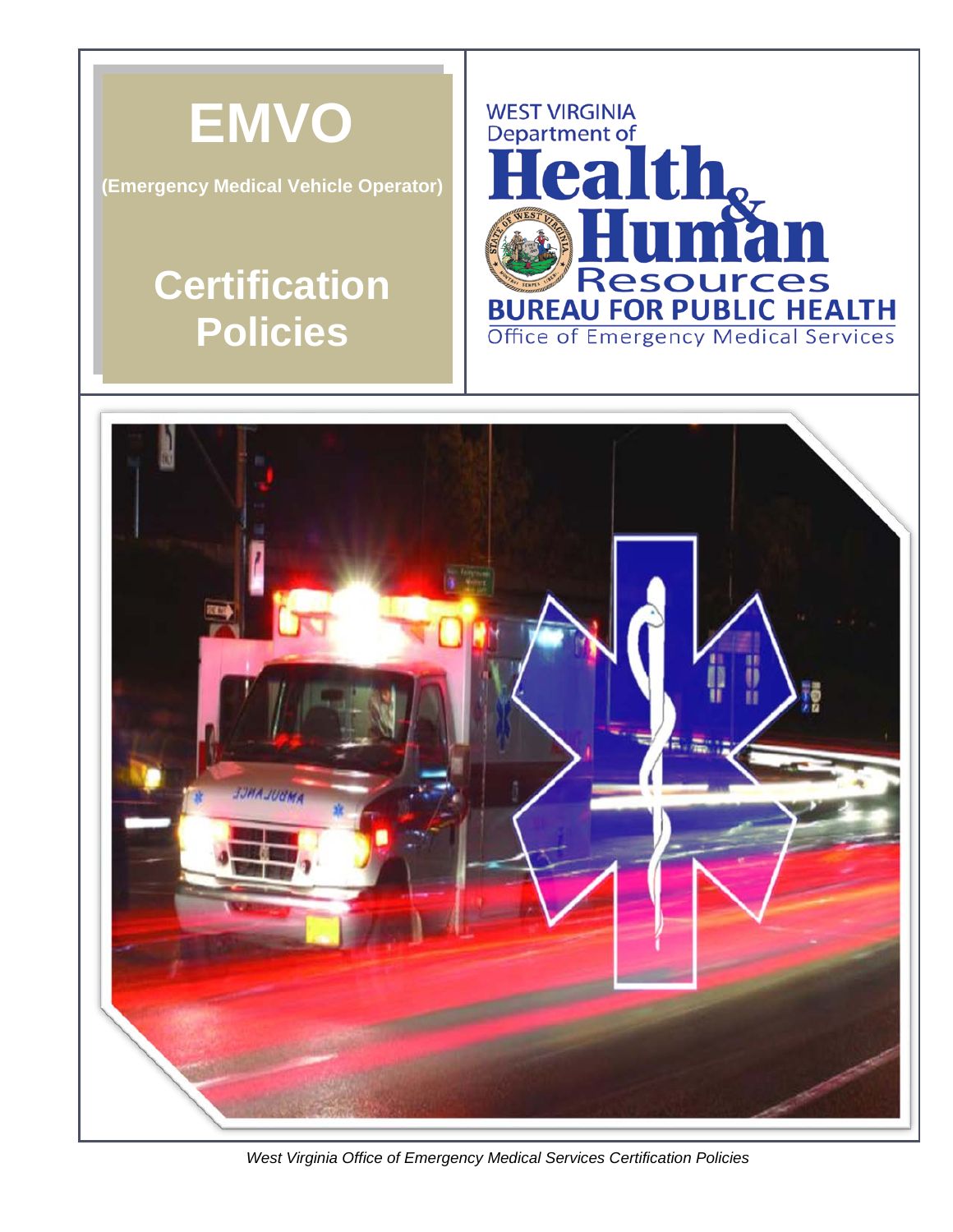

## **Emergency Medical Vehicle Operator Initial Certification Policy and Procedures**

**PURPOSE:** To establish requirements necessary for all applicants seeking certification and authorization to be credentialed as an Emergency Medical Vehicle Operator.

**POLICY:** To ensure consistent standards and procedures for certifying as an Emergency Medical Vehicle Operator in West Virginia.

## **PROCEDURE/REQUIREMENTS:**

- **A.** Create a valid WVOEMS account.
- **B.** Create a valid National Registry account.
- **C.** Apply for certification by completing an online application at www.wvoems.org/ecert.
- **D.** Submit the appropriate fees as required in WV §64 CSR 48-6.9.
- **E.** Be 18 years of age or greater.
- **F.** Possess a valid driver's license.
- **G.** Disclose any limitation or exclusion by any EMS Agency, EMS Medical Director, or any other healthcare professions certification or licensing authority in any state, territory or the U.S. Military Services.
- **H.** Apply for and be cleared by the State and National background checks for WVOEMS as required in WV §16- 4C-8.1.1
- **I.** Successfully complete Hazmat Awareness training meeting OSHA 1910.120 or higher standards.
- **J.** Successfully complete WVOEMS approved MCI Awareness and Operations Training (6 hours).
- **K.** Successfully complete an approved CPR Training course meeting WV §64 CSR 48- 6.7.a.4. at the professional/healthcare provider level.